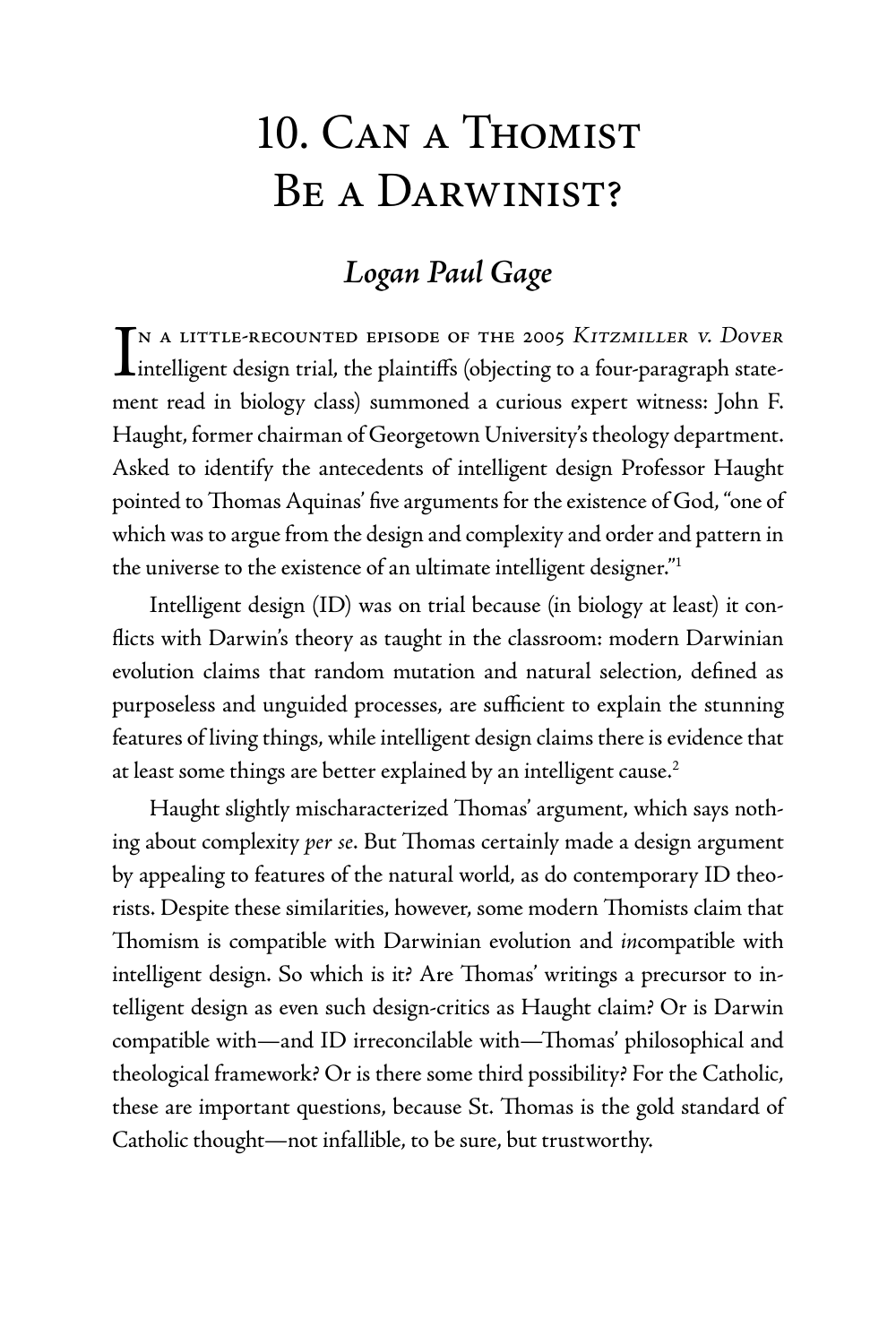### **THOMISM AND DARWINISM**

IN A TYPICAL DISCUSSION of Darwinian evolution, Christian philosophy, and intelligent design one is likely to hear that St. Thomas had no problem with secondary causes operating in nature and that St. Augustine knew that the Bible is "not a science textbook." Both of these are true, as far as they go. Unfortunately, such platitudes only obscure deeper sources of tension between Darwinism and Thomistic thought. Here I would like to explore three intimately related sources of tension: the problem of essences, the problem of transformism, and the problem of formal causation.

#### **The Problem of Essences**

First, the problem of essences. G. K. Chesterton once quipped: "Evolution ... does not especially deny the existence of God; what it does deny is the existence of man."3 It might appear shocking, but in this one remark the ever-perspicacious Chesterton summarized a serious conflict between classical Christian philosophy and Darwinism.

In Aristotelian and Thomistic thought, each particular organism belongs to a certain universal class of things. Each individual shares a particular nature—or essence—and acts according to its nature. Squirrels act squirrelly and cats catty. We know with certainty that a squirrel is a squirrel because a crucial feature of human reason is its ability to abstract the universal nature from our sense experience of particular organisms.

Think about it: How is it that we are able to recognize different organisms as belonging to the same group? The Aristotelian provides a good answer: It is because species really exist—not as an abstraction in the sky, but they exist nonetheless. We recognize the squirrel's form, which it shares with other members of its species, even though the particular matter of each squirrel differs. So each organism, each unified whole, consists of a material and immaterial part (form). ("Species" here is a more encompassing concept than in modern biological definitions. For example, wolves and domesticated dogs might share a common essence.)

One way to see this form-matter distinction is as Aristotle's solution to the ancient tension between change and permanence debated so vigorously in the pre-Socratic era. Heraclitus argued that change is the underlying real-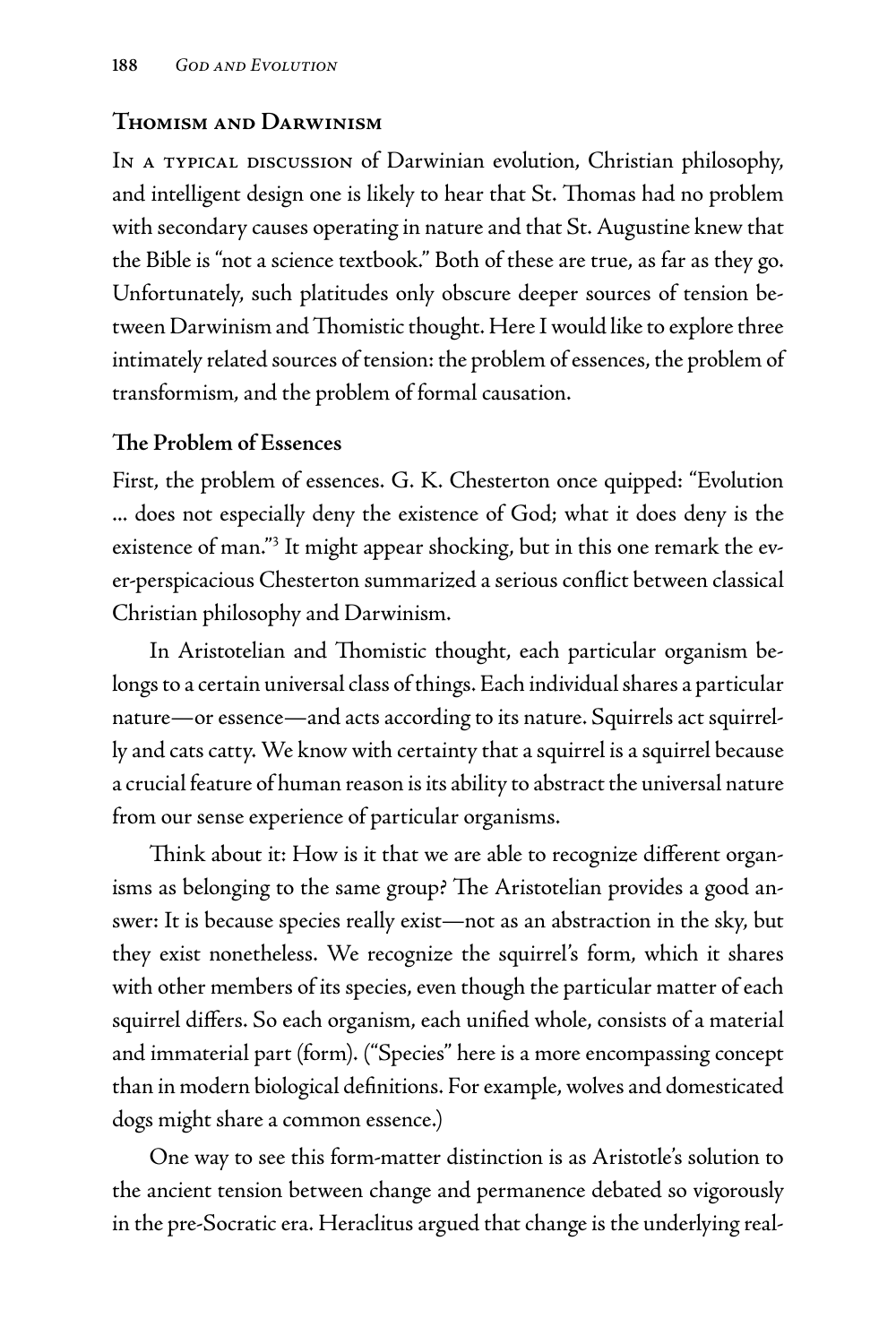ity. Everything constantly changes, like fire which never stays the same from moment to moment. Philosophers like Parmenides (and Zeno of "Zeno's paradoxes" fame) argued exactly the opposite; there is no change. Despite appearances, reality is permanent. How else could we have knowledge? If reality constantly changes, how can we know it? What is to be known?

Aristotle solved this dilemma by postulating that while matter is constantly in flux—even now some somatic cells are leaving my body while others arrive—an organism's form is stable. It is a fixed reality, and for this reason it is a steady object of our knowledge. Organisms have an essence which can be grasped intellectually.

Enter Darwinism. Recall that Darwin sought to explain the origin of "species." Yet as Darwin pondered his theory he realized that it destroyed species as a reality altogether. For Darwinism suggests that any matter can potentially morph into any other arrangement of matter without the aid of an organizing principle. He thought cells were like simple blobs of Jell-O, easily rearrangeable. For Darwin, there is no immaterial, immutable form. In The Origin of Species he writes:

I look at the term species as one arbitrarily given, for the sake of convenience, to a set of individuals closely resembling each other, and that it does not essentially differ from the term variety, which is given to less distinct and more fluctuating forms. The term variety, again, in comparison with mere individual differences, is also applied arbitrarily, for convenience's sake.4

Statements like this should make card-carrying Thomists shudder. This is an extreme expression of the anti-Aristotelian (and anti-Thomist) philosophy of nominalism. Nominalism (stemming from the Latin "nomen," or "name") suggests that the individual is the only reality—not the universal, form, or essence. The mind invents universals in order to group together similar objects. But the universal is not a reality in which the individual in some way participates.

But Thomas embraced form and, following Augustine, even maintained that a creature's form reflects the second member of the Trinity. For, "as it [the creature] has a form and species, it represents the Word as the form of the thing made by art is from the conception of the craftsman."5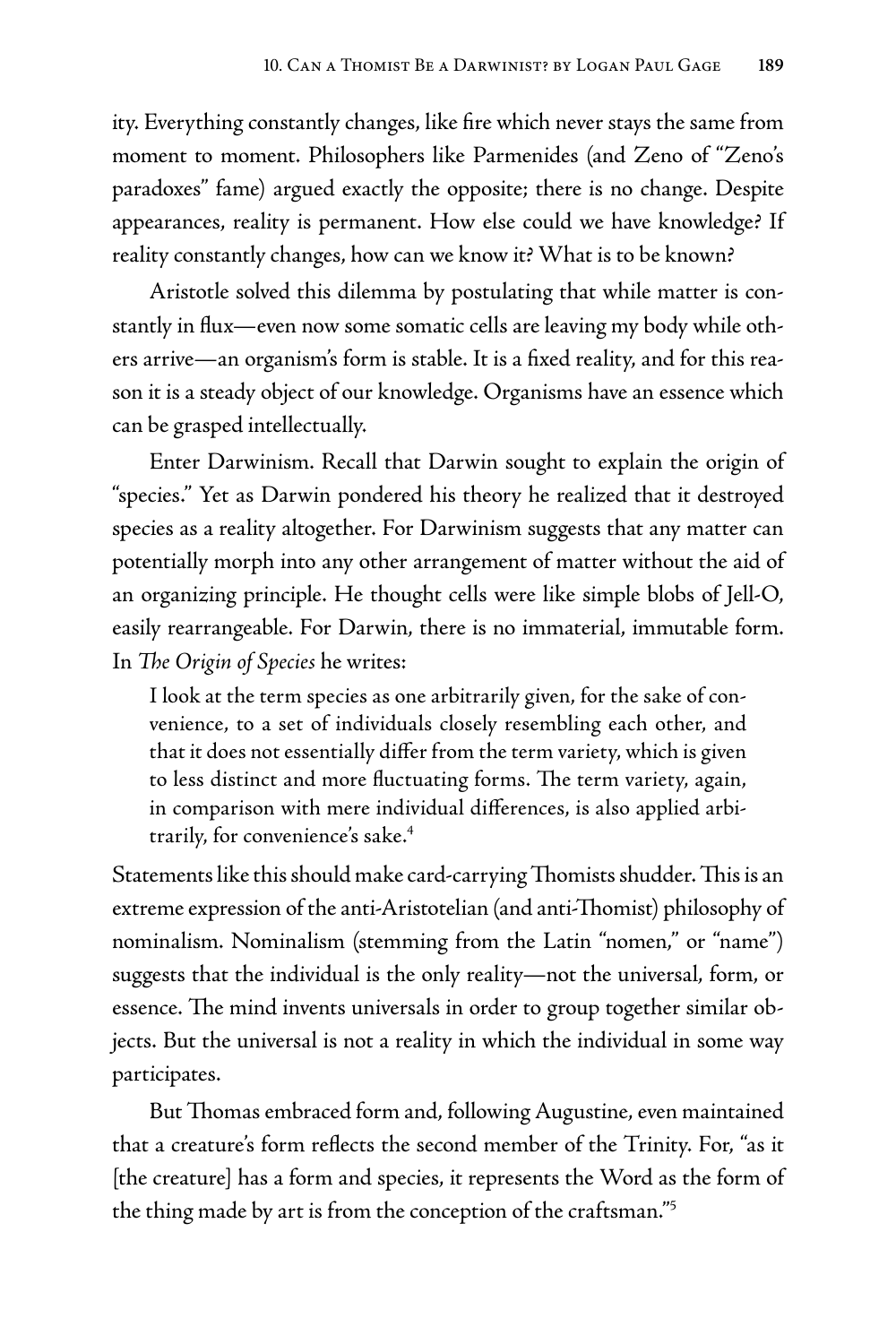The first conflict between Darwinism and Thomism, then, is the denial of true species or essences. For the Thomist, this denial is a grave error, because the essence of the individual (the species in the Aristotelian sense) is the true object of our knowledge. As Benjamin Wiker observes in Moral Darwinism, Darwin reduced species to "mere epiphenomena of matter in motion."6 What we call a "dog," in other words, is really just an arbitrary snapshot of the way things look at present. If we take the Darwinian view, Wiker suggests, there is no species "dog" but only a collection of individuals, connected in a long chain of changing shapes, which happen to resemble each other today but will not tomorrow.

Now we see Chesterton's point. Man, the universal, does not really exist. According to the late Stanley Jaki, Chesterton detested Darwinism because "it abolishes forms and all that goes with them, including that deepest kind of ontological form which is the immortal human soul."7 And if one does not believe in universals, there can be, by extension, no human nature—only a collection of somewhat similar individuals.

Classical notions of ethics were radically dependent upon this notion of a real, knowable human nature. Aristotle and others often argued for what is ethical in terms of what leads to human flourishing and fulfillment. Yet if there is no human nature, how can we know what human fulfillment looks like in general? Tim and Tom might, then, flourish under different moral codes. Lack of a human nature may leave us with "different strokes for different folks."

As philosopher Alasdair MacIntyre showed in After Virtue, the way out of this modern dilemma is to recognize that if something's nature includes purposes or proper functions, then "oughts" follow from that which "is."8 For if man is a certain sort of being, if he has a certain formal nature, then there are facts about how man ought to behave. There are objective criteria by which we can judge a human being good or bad. This kind of telos-infused nature cannot be sustained by Darwinism, however, for Darwinism denies that organisms have formal natures or are purposefully made.

But the Darwinian will say, "We believe in function, too!" True, the Darwinian knows of function—that ears hear, for example. But to say in the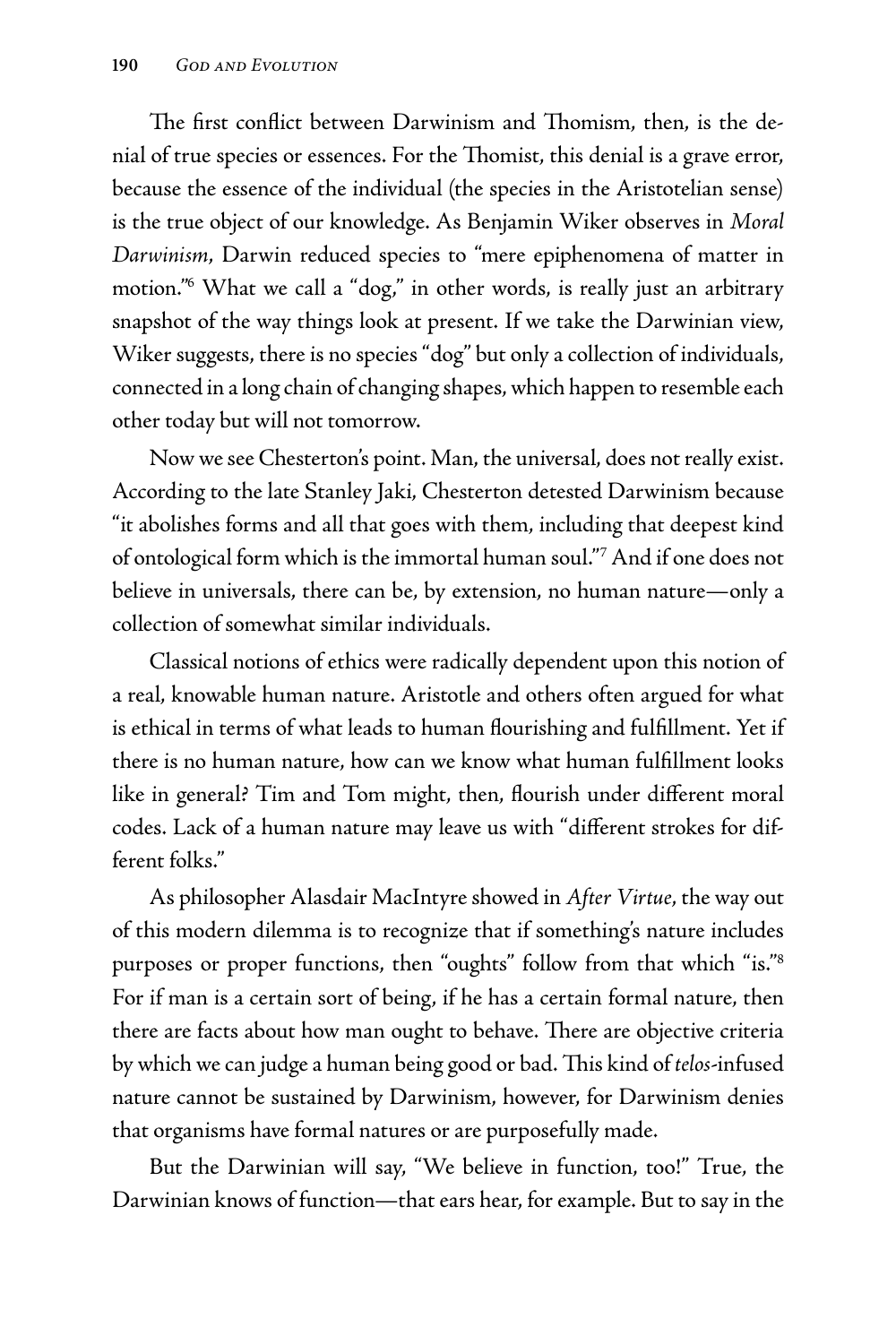Darwinian sense that the function of ears is to hear, notes philosopher Lydia McGrew, is only to say that the information encoding ears was passed to progeny because ears happened to hear—and that hearing, presumably, gave these organisms some survival advantage. If in 10,000 years humans walk on their hands because this somehow aids survival, the Darwinian cannot claim that hands are meant for walking, only that hands in fact do walk at this time.<sup>9</sup> That is, the Darwinian cannot support the notion of proper function.

This is not a mere abstract point. The dilemma is playing itself out in contemporary debates in bioethics. Who are bioethicists like Leon Kass (neo-Aristotelian and former chairman of the President's Council on Bioethics) sparring with today if not thoroughgoing Darwinians like Princeton's Peter Singer who deny that humans, qua humans, have intrinsic dignity? Singer even calls those who prefer humans to other animals "speciesist," which in his warped vocabulary is akin to racism.<sup>10</sup>

So what justifies the excessive expense and effort required to keep a Down's syndrome baby alive? For the traditionalist, it is the baby's membership in the human species. This gives the baby intrinsic value. For the utilitarian like Singer such expense is not justified; one would do better to contribute to the World Wildlife Fund, for species' differences are not essential but accidental. As Singer notes:

All we are doing is catching up with Darwin.... He showed in the 19th century that we are simply animals. Humans had imagined we were a separate part of Creation, that there was some magical line between Us and Them. Darwin's theory undermined the foundations of that entire Western way of thinking about the place of our species in the universe.<sup>11</sup>

If one must choose between saving an intelligent, fully developed pig or the Downs Syndrome baby, Singer thinks we should opt for the pig. Perhaps this is why natural law theorist J. Budziszewski writes, "If any contemporary scientific movement holds promise for the furtherance of the natural law tradition, it is not the stale dogma of natural selection, but frank recognition of natural design."12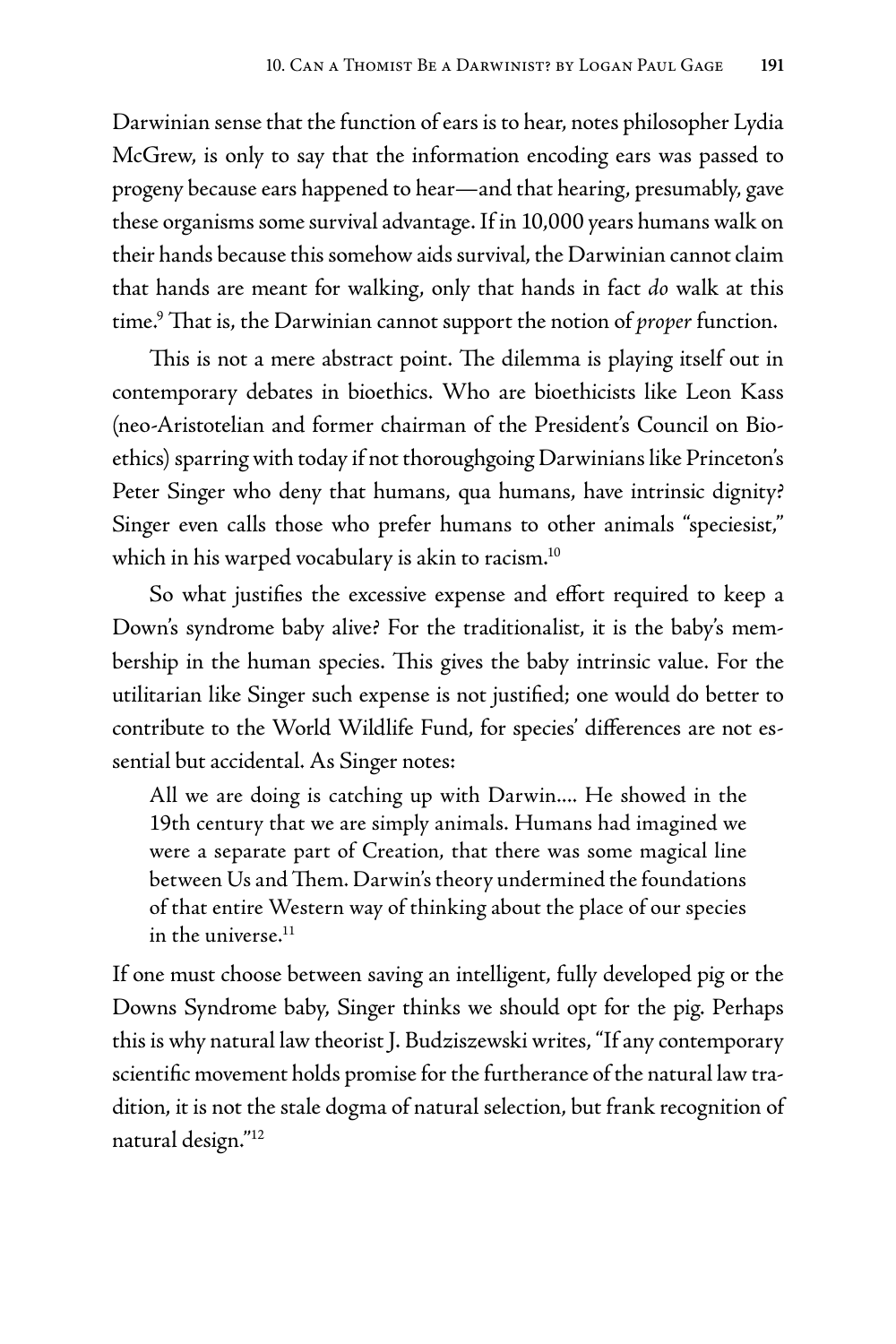# **The Problem of Transformism**

The second conflict is very similar to the first. The Thomist, as we have seen, is committed to the reality of universals, for universals are the objects of higher knowledge. But it is not only the existence of species which Darwinism destroys; it is also their stability.

Darwinian Theory posits that all living things are related through one or very few ancestors (referred to as "Universal Common Ancestry") via solely material processes. But if living things have unchangeable essences, how can these living things change (or "transform") into other living things through mere material causes?

One Thomist recently put it this way to a gathering of the American Maritain Association: "For those defending at least some aspects of the classical idea of essences, the problem can be stated as follows: how can one kind of living substance with its own unique essence change into another kind? And beyond the how, why would this happen in the natural world? What intrinsic end or ends would it serve?"13

For Darwin, there was no problem to solve, for there are no essential differences between living things. We see this assumption at work in every new primatological study finding that apes have an inner mental life, use sign language, or form hierarchical social structures "just like we do!" The Thomist should see this as hyperbolic, for his starting point is our everyday experience of the world. And as David Berlinski sardonically observes, the first and most obvious fact about apes is that they are "behind the bars of their cages and we are not." Put plainly, "Beyond what we have in common with the apes, we have nothing in common, and while the similarities are interesting, the differences are profound."14

We should not be too flippant about this, however. Supporters of Darwin's theory are no doubt right that apes' capacities are more similar to ours than are, say, alpacas'. But sometimes these similarities serve to hide real transitional difficulties. British literary critic A. N. Wilson gives a fine example from his atheist days:

A materialist Darwinian was having dinner with me a few years ago and we laughingly alluded to how, as years go by, one forgets names.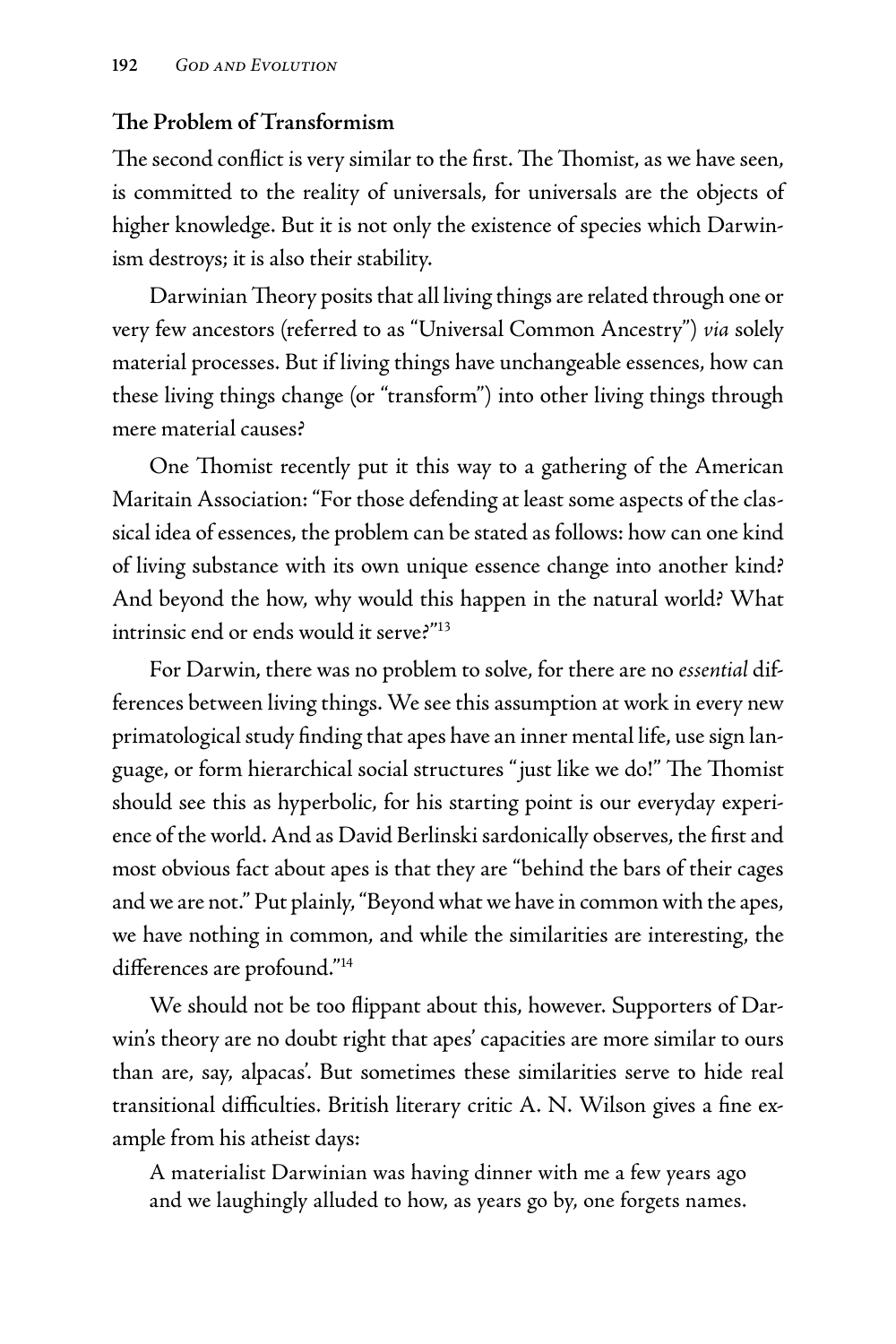Eager, as committed Darwinians often are, to testify on any occasion, my friend asserted: "It is because when we were simply anthropoid apes, there was no need to distinguish between one another by giving names."

This creedal confession struck me as just as superstitious as believing in the historicity of Noah's Ark. More so, really.

Do materialists really think that language just "evolved," like finches' beaks, or have they simply never thought about the matter rationally? Where's the evidence? How could it come about that human beings all agreed that particular grunts carried particular connotations? How could it have come about that groups of anthropoid apes developed the amazing morphological complexity of a single sentence, let alone the whole grammatical mystery which has engaged Chomsky and others in our lifetime and linguists for time out of mind? No, the existence of language is one of the many phenomena—of which love and music are the two strongest—which suggest that human beings are very much more than collections of meat.<sup>15</sup>

For the Darwinian, complex biological realities exist for the sake of their smaller units of composition. Richard Dawkins has gone so far as to suggest that we are the pawns of our selfish genes. In this view, biological reality is a continuum, and the smallest units of composition run the show. Species' differences—indeed, even individual organisms—are mere accidents of environment and mutation.

But for Thomas, "the elements are for the sake of the compounds, the compounds for the sake of living things."<sup>16</sup> That is, reality is decidedly discontinuous, hierarchical, top-down. The entire point of essences is that they are stable realities; they cannot change and thus can provide real knowledge. The differences between species (intelligible essences) are differences of kind. Thus those defending the tradition of natural philosophy found in Aristotle and St. Thomas simply cannot accept transformism—at least not without introducing teleological conceptions of change, which would transform Darwinian Theory itself.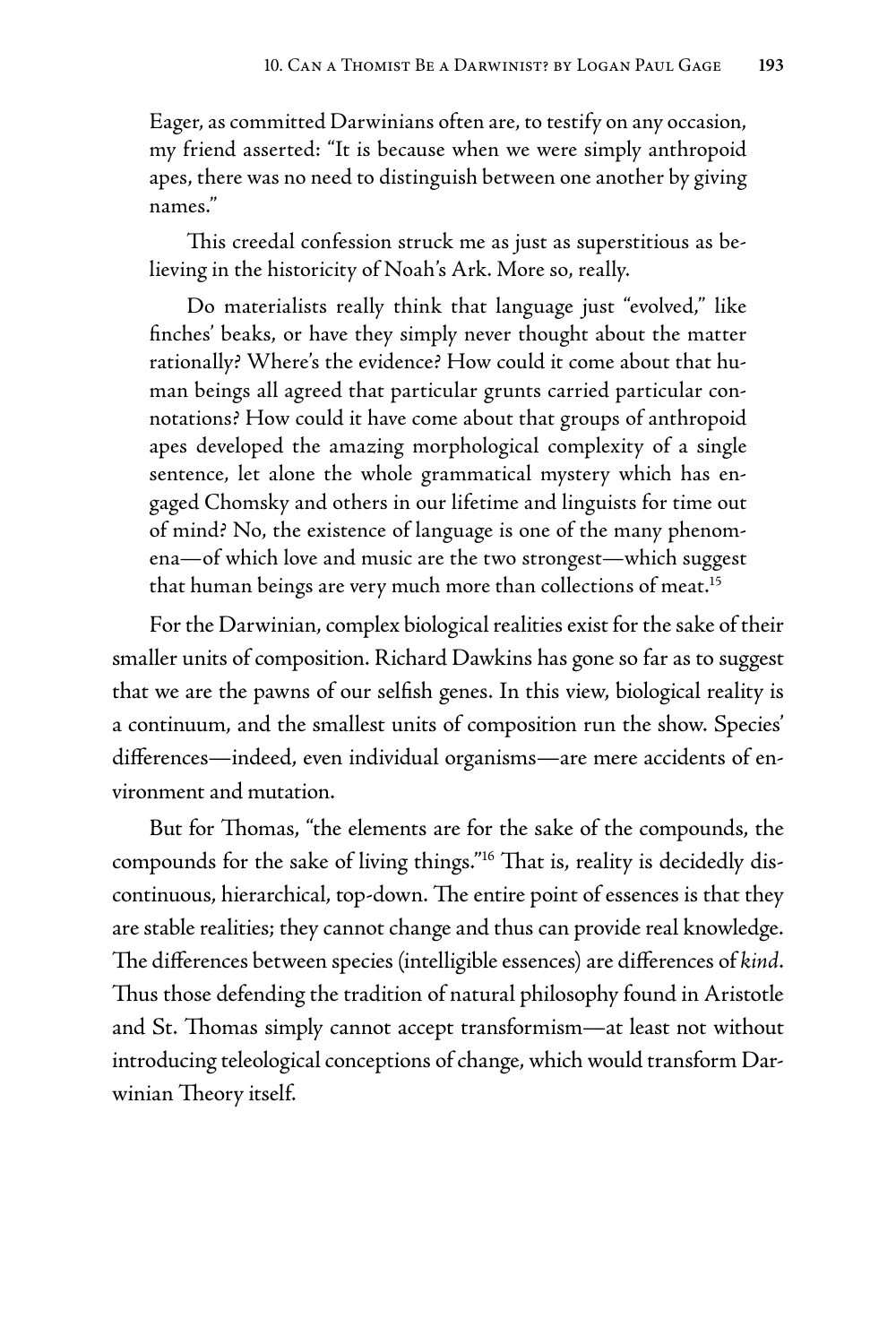#### **The Problem of Formal Causation**

Finally, before moving to consider intelligent design, there is the problem of formal causation. It is here that we find St. Thomas' unique contribution, illuminating the insights of Aristotle with the light of Christian knowledge.

St. Thomas argued against the Islamic scholars of his day who held that God is the direct cause of everything in nature, a view known as occasionalism. Put negatively, occasionalism denies that creatures exercise their own causal powers. It is God who always acts as the only cause; creatures only appear to cause effects. "On the contrary," as Thomas is fond of saying, God created creatures with real natures that have real powers. Thus, ants act in an ant-like fashion. Ants themselves cause effects.

God is, of course, also a true cause of ant behavior: He created ants, he sustains ants in being, and he concurs (co-operates) with every ant action. According to Notre Dame philosopher Alfred Freddoso, this last aspect was extremely important to medieval Aristotelians: "It cannot be emphasized enough that the position being rejected here (viz., that God's action in the world is exhausted by creation and conservation) is regarded as too weak by almost all medieval Aristotelians."<sup>17</sup> These medieval thinkers would be scandalized by the claims of those modern Christian thinkers who exclude God from nature except as the First Cause and a merely bureaucratic role as sustainer of the universe.

So Thomas believed in true secondary causes. In a certain sense it is true that God causes everything. But in the act of creation God also delegates to creatures the power to act as true causes of their creaturely behavior, according to their natures. Because Aristotle is so well known for recognizing teleology intrinsic to living things, and because Thomas is so well known for this view of secondary causation, some of today's Thomists think that their tradition can whole-heartedly embrace Darwinian evolution. After all, Darwin just claimed nature is due to secondary causes, right? Nature just "does its own thing." It is this drastic over-simplification which lies at the heart of the casual acceptance of Darwinism among some classically thinking people today. We must dig deeper.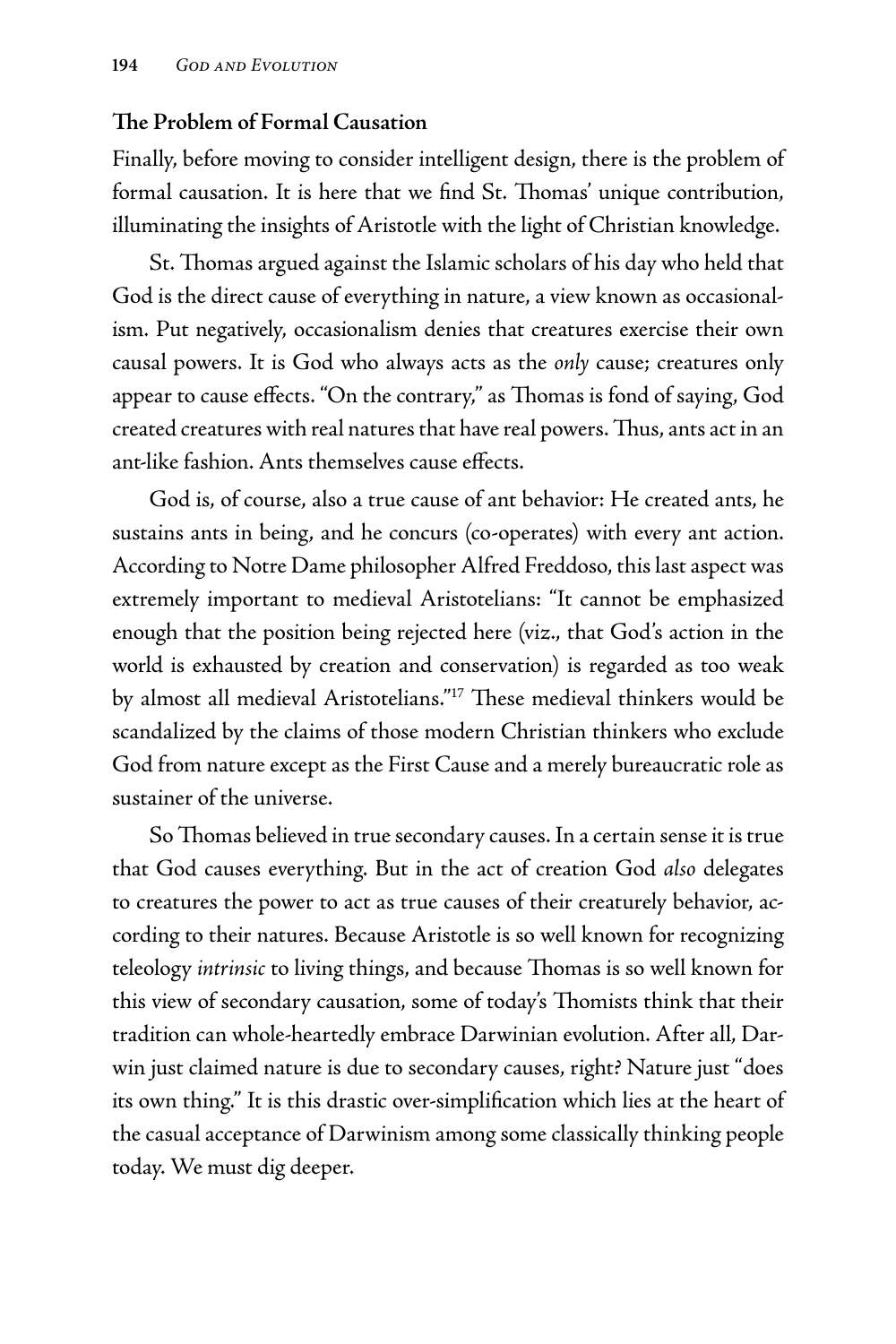Recall that for Thomas, creatures are a combination of form and matter. The question that must be answered, then, in any version of Thomistic evolution, is where form comes from. Darwin, denying Aristotelian essentialism, saw organisms' traits as accidental properties of living things that change with the winds of time. Not so St. Thomas.

In his recent book Aquinas on the Divine Ideas as Exemplar Causes, Catholic University philosophy professor Gregory T. Doolan gives the most extensive treatment to date of Thomas' notion of "exemplar causation."

Exemplar causes are an integral part of Thomas' metaphysics. An exemplar cause is a type of formal cause—a sort of blueprint; the idea according to which something is organized. For Thomas, these ideas exist separately from the things they cause. For instance, if a boy is going to build a soap-box derby car, the idea in his mind is separate from the form of the car; yet the car's form expresses the idea, or exemplar cause, in the boy's mind. Exemplar causes actually do something. They are "practical ideas," writes Doolan.<sup>18</sup>

For Thomas (and here is the important point) a creature's form comes from a similar form in the divine intellect. In other words, the cause of each species's form is extrinsic. In fact, writes Thomas, "God is the first exemplar cause of all things."19 Creatures do possess the causal powers proper to the nature God granted them, but creatures most certainly do not possess the power to create the form of their or any other species.

For instance, frog parents have the proper ability to generate tadpoles. They are able to bring out the natural form that is present in the potentiality of matter. However, the frog parents cannot create the form "frog." After all, Thomas reasons, if frog parents could create the form "frog" they would be the creators of their own form, and this is clearly a contradiction. Natural things can generate forms of the same species, but they cannot create the form of a species in general.

Thus natural agency is not eliminated, yet God is still actively involved in nature. Specific forms originate and reside in his mind, though God allows creatures the dignity of acting in this creative drama. Still, Thomas is careful to note that while secondary causes are real, "God ... can cause an effect to result in anything whatsoever independently of middle causes."20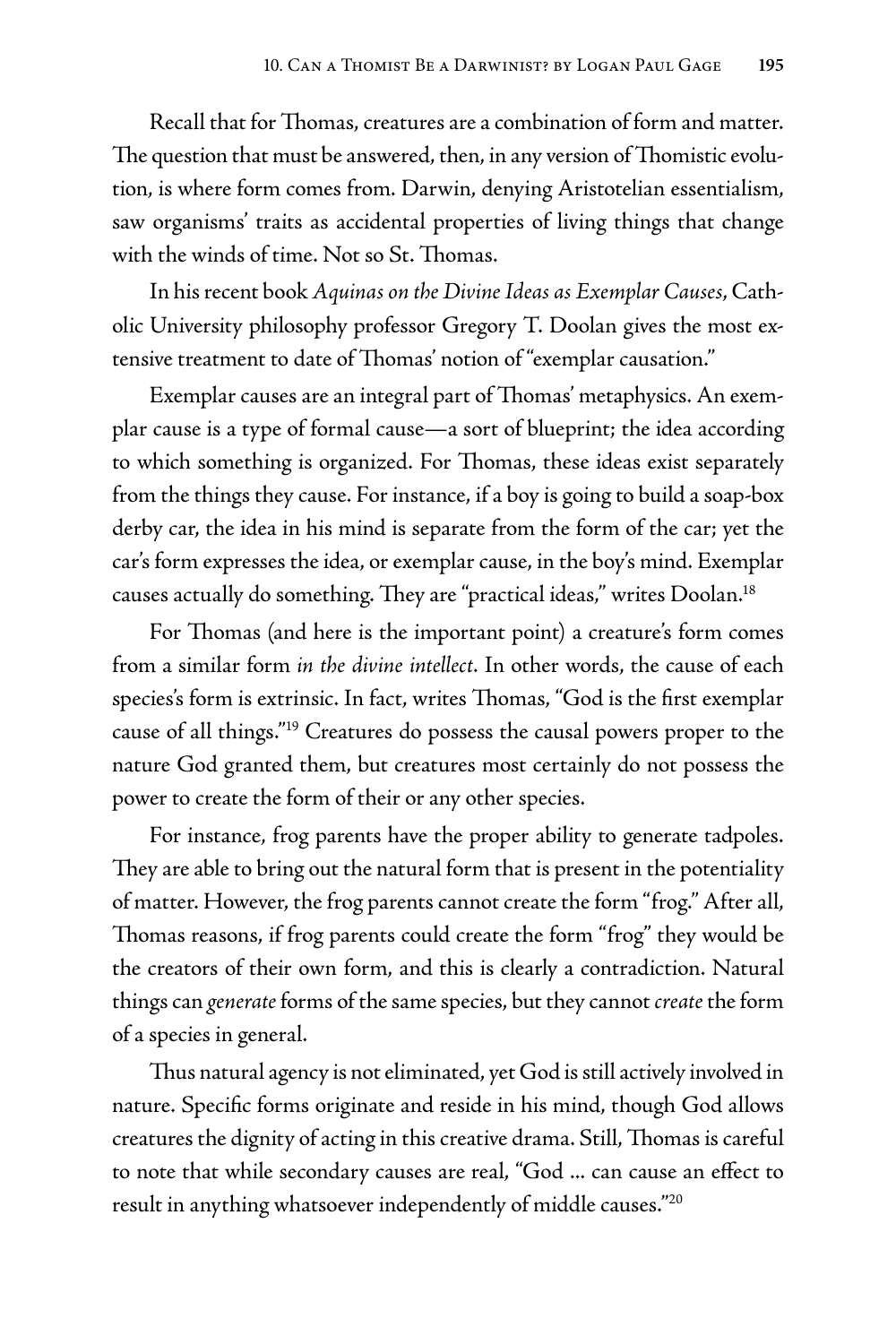By now it should be clear how different Thomas' philosophy of nature is from Darwinism. For Thomas, form is not merely an apparent reality that can be molded into any other form. Rather, a natural form originates in God's mind. He directly create it. It is a forethought, so to speak, not an afterthought. Species, then, come to be because of his will and power (either successively or all at once). They are neither the product of a trial and error process of natural selection nor the mere intrinsic unfolding of secondary causes. Secondary causes have their place, but they are inherently impotent to create novel form.

Let's face it: Thomas Aquinas was not evolutionist, let alone a Darwinist, in any sense.

# **THOMISM AND INTELLIGENT DESIGN**

GIVEN THE ACTIVE ROLE of God in nature in Thomas' system, one might think today's Thomists would encourage the pursuit of signs of intelligent design in nature. Yet in recent years, some Thomists have shied away from ID. They do so not only because of lax scrutiny of the tensions just discussed but also because of three common misperceptions of ID: First, that ID is "mechanistic" and even embraces a "modernist" view of science; second, that ID is a "God of the gaps" theory; and third, that ID is inherently "interventionist." While many Thomists harbor doubts about the more extravagant claims of Darwinian science, taken together these three factors make it difficult for some Thomists to embrace intelligent design. That is as unnecessary as it is unfortunate.

# **Is ID Mechanistic and Modernist?**

One of the defining hallmarks of modern Thomism is its strong rejection of early modern philosophy as seen in René Descartes and Francis Bacon. To simplify, modernists reduce Aristotle's four causes down to only two causes, and, as a result, reduce all knowledge to empirical knowledge. Both moves strike directly at Thomistic philosophy, so it is no surprise that they have aroused Thomists' ire.

"Causes" in Aristotle's sense explain why something is the way it is, and as Thomas explains, "there are four kinds of cause, namely, the material, ef-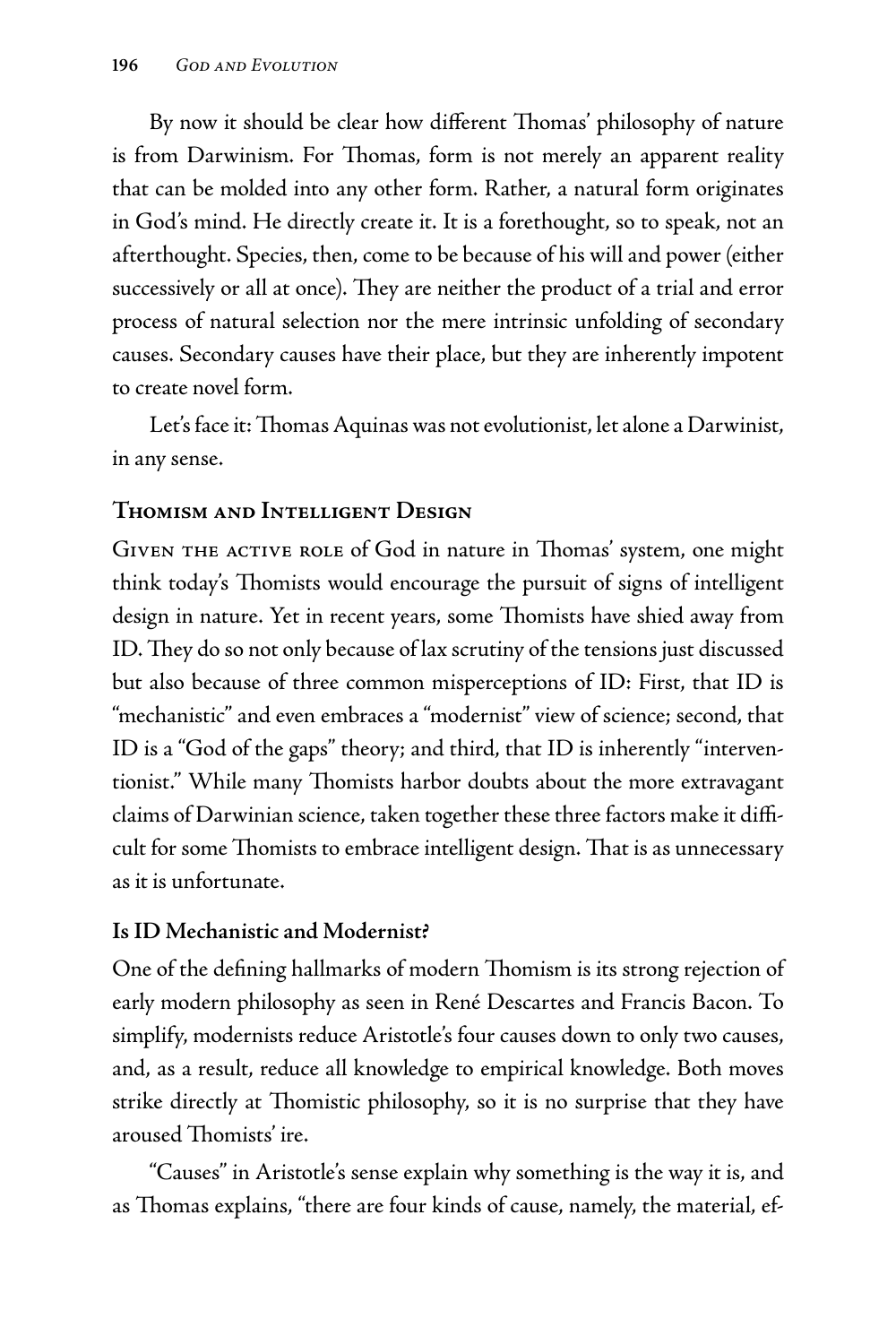ficient, formal and final."<sup>21</sup> Aristotle and Thomas would explain a marble statue by reference to its material cause (the marble), its efficient cause (the sculptor), its formal cause (the shape of the statue), and its final cause (the purpose of honoring Athena). A modernist, in contrast, sees only material man and marble at work. Ultimately, all is explained by atoms in motion not by immaterial ideas, forms, or purposes. Thus for the modernist, knowledge is necessarily and exclusively knowledge of the empirical.

Some Thomists insist that ID is methodologically flawed because they think that ID, like modernism, rejects formal and final causation. This is incorrect. Far from rejecting final causation, ID theorists argue that there is empirical evidence of purpose or teleology in nature. They argue that at least some features of nature are best explained by intelligent activity, since such features exhibit evidence of foresight and planning.

By reintroducing intelligent causes as a legitimate scientific pursuit, and by rejecting the Darwinian notion that material and efficient causes suffice to explain nature, ID theorists may well open the door for renewed attention to formal and final causes. Thomists should welcome ID as a partner.

Still, some Thomists insist that ID inherently views nature mechanistically. Those who say this consistently have in mind Michael Behe's argument for the "irreducible complexity" of what are referred to in the scientific literature as "molecular machines." They seem to forget that Thomas repeatedly used analogies between living objects and man-made artifacts. So they should hardly be offended that Behe would compare some aspects of microbiological structures to machines.

Besides, ID arguments propose the very opposite of mechanism—agency. Consider Stephen Meyer's argument concerning the informational content of DNA. In Signature in the Cell, Meyer argues that blind material causes are insufficient to produce the *immaterial* information content of DNA. An immaterial mind, Meyer claims, is a better explanation than any mindless, material cause.22

Some Thomist critics go one step further and claim that ID concedes a modernist, Enlightenment view of science. Perhaps this is because ID proponents insist that ID arguments fall within the domain of natural science.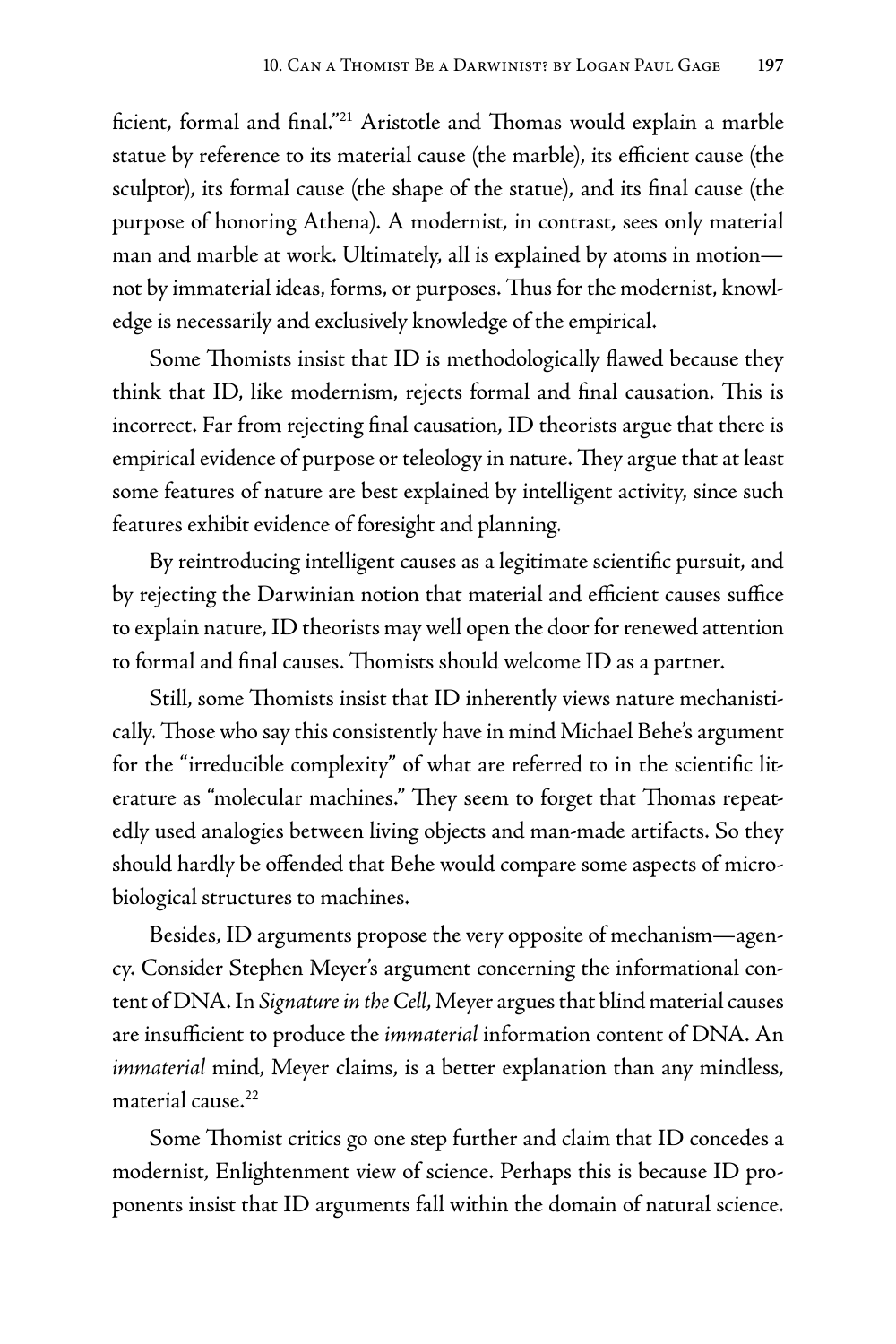But this criticism has things precisely backward: ID theorists challenge the Enlightenment notion that only matter matters, that science cannot take immaterial concepts like mental causation seriously. ID challenges this directly, noting that while materialist science may have seemed plausible in the age of steam, it is hardly plausible in today's world of the information super-highway—run on the power of the invisible and the immaterial. According to ID theorists, accounting for nature in all its richness requires that we appeal not just to material but to personal causes as well.

Moreover, the claim that design is empirically detectable concedes nothing to the modernist idea that reason is limited to the empirical realm. Nor does anything in ID imply that only science can provide real knowledge. One can argue for empirical evidence of design and also defend, say, knowledge of divine revelation, moral knowledge, knowledge of abstract essences and knowledge derived from philosophical arguments for the existence of God.

### **Does ID Promote the "God of the Gaps"?**

The second confusion regards the claim that intelligent design is a "God of the gaps" argument. As Thomist Edward Feser writes, "Aquinas does not argue in this lame 'God of the gaps' manner.... Paley did, and 'Intelligent Design' theorists influenced by him do as well."<sup>23</sup> Expressed more formally, a "gaps" argument is known as an argument from ignorance. These arguments base claims upon what one does not know rather than upon what one does know. Critics misconstrue contemporary ID arguments (and perhaps Paley's as well) as, "I do not know how this feature of the natural world arose via material causes; therefore God did it!"

Yet this too is simply a misunderstanding. ID is not an argument for God's existence. Rather, it is an inference to an intelligent cause. Some people think ID theorists are being coy, but they just want to avoid overstating their argument. Thomas drew the same distinction in Summa contra Gentiles:

For seeing that natural things run their course according to a fixed order, and since there cannot be order without a cause of order, men, for the most part, perceive that there is one who orders the things that we see. But who or of what kind this cause of order may be, or whether there be but one, cannot be gathered from this general consideration.<sup>24</sup>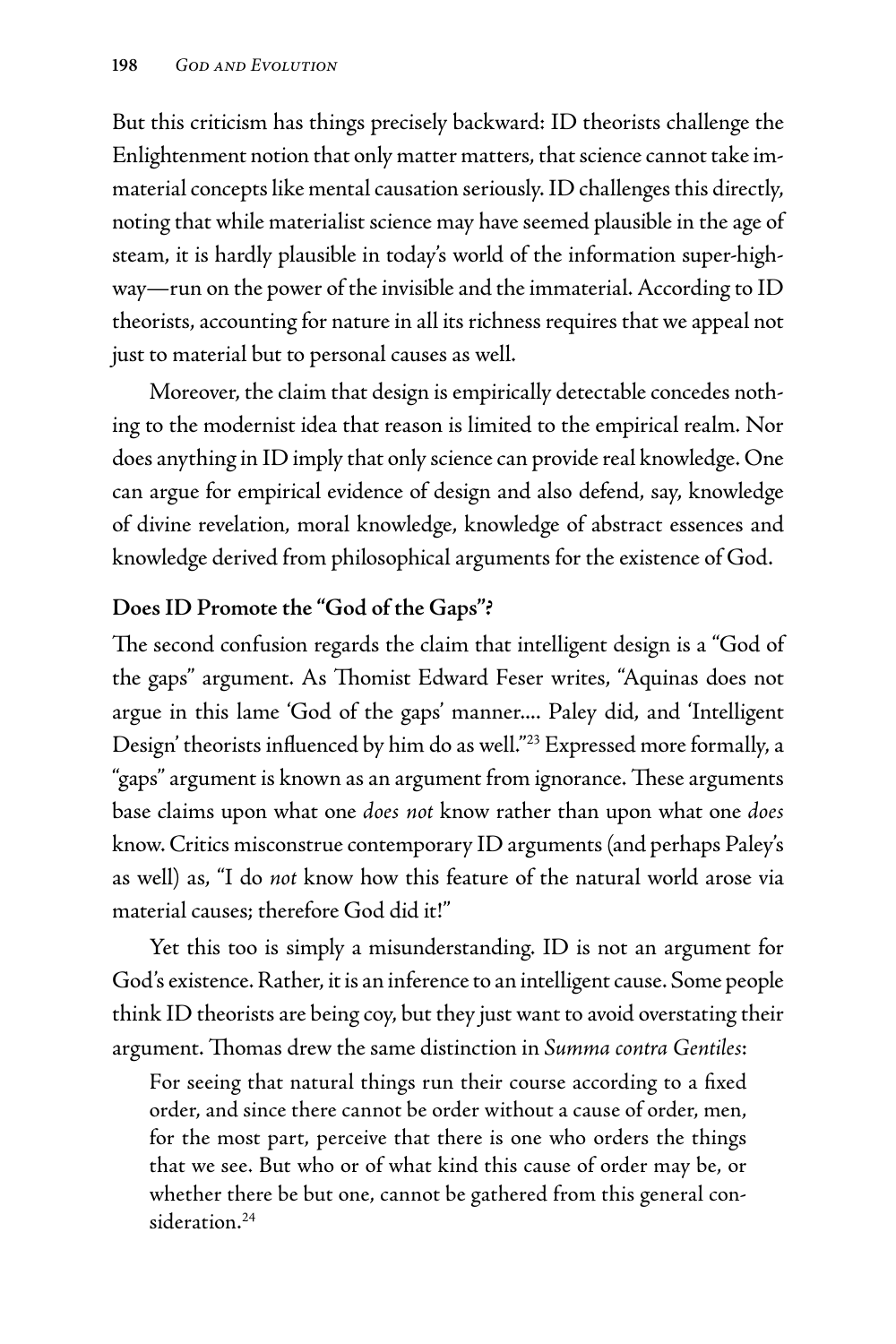So there's certainly nothing anti-Thomistic in distinguishing between a generic argument for design and an argument for God's existence—even if the former might provide evidence for the latter.

Furthermore, ID—whether true or false—is not an argument from ignorance. ID proponents argue from the known features of natural objects, the known causal capacities of agents in our everyday experience and the known limits of certain material causes. In fact, this is the same method that makes Thomism so appealing. Experience teaches us that some effects in our everyday observation of the cause-and-effect structure of the world always come from intelligent agents. Material causes simply do not suffice to explain some things.

If, for instance, I come home and find that the magnetic letters on the refrigerator say "I love Daddy," I know that a mind rather than material causes alone (e.g., strong winds blowing through the kitchen window) produced the message. I already have numerous experiences with written language; I know the limits of material causes in this arena. ID merely formalizes this common experience with analytic rigor.

Take Stephen Meyer's argument mentioned previously. Meyer argues that DNA, which contains the same semantic quality as human language, also comes from a mind. He surveys today's most prominent materialistic theories for the origin of DNA's specified complexity and concludes they lack the causal resources to explain this salient property of DNA. But intelligent agency does not. Thus, judged by standard modes of reasoning in the historical sciences, intelligent agency is a better explanation. The form of Meyer's argument is precisely the same as Darwin's. (Darwin learned it from Sir Charles Lyell, the founder of modern geology.) The method involves looking to presently operating causes to explain past events in natural history. DNA is often called a "code," and if Meyer is correct the metaphor runs deeper than materialist philosophy ever dreamt.

#### **Is ID Interventionist?**

Finally, as we have already seen, in arguing against the occasionalists St. Thomas affirmed that God has given nature causal capacities of its own. They are bounded, of course, by certain actions of which only God is capable,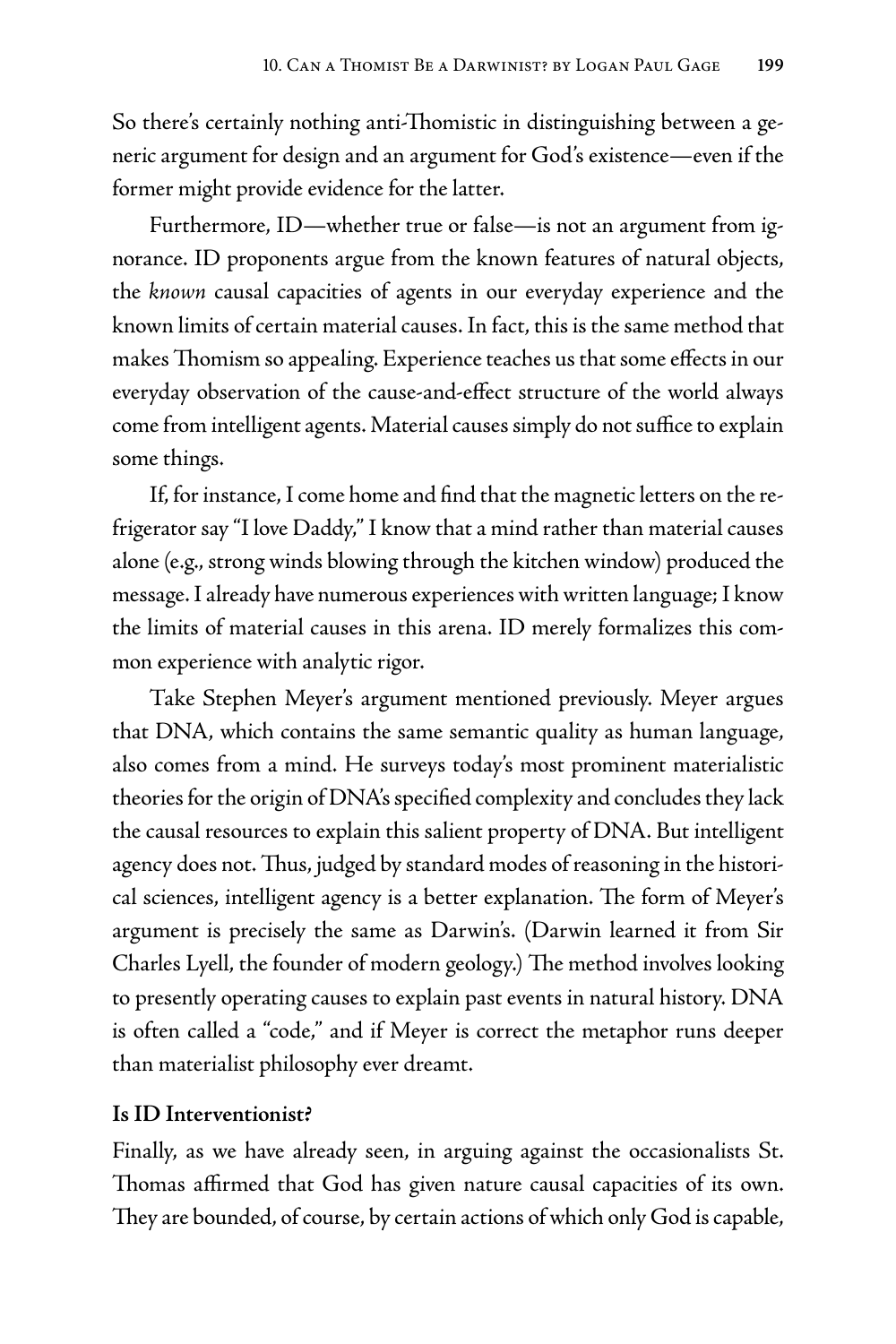but nature has its role nonetheless. And this fact has led certain Thomists to an aesthetic preference for scientific theories that do not involve God's "interference" in nature. They are wary of ID's seeming "interventionism."

Whereas materialists must be non-interventionists, theists have more explanatory resources at their disposal. Thus it seems that the evidence should decide the matter for theists. Perhaps it is logically possible that God limited himself to secondary causes in natural history, but we cannot deduce that beforehand. If the fossil record remains discontinuous despite the occasional media hype of a new "missing link,"25 and if field studies of natural selection continue to show that natural selection merely keeps populations healthy, then so be it.<sup>26</sup> Maybe God acted as a primary cause at different periods in life's history.

Christians already believe this. They recite it in every creed. As Avery Cardinal Dulles—an advocate for teleological evolution—wrote:

Christian Darwinists run the risk of conceding too much to their atheistic colleagues. They may be over-inclined to grant that the whole process of emergence takes place without the involvement of any higher agency. Theologians must ask whether it is acceptable to banish God from his creation in this fashion.... [God] raised Jesus from the dead. If God is so active in the supernatural order, producing effects that are publicly observable, it is difficult to rule out on principle all interventions in the process of evolution. Why should God be capable of creating the world from nothing but incapable of acting within the world he has made?27

For Christians this is surely a needed warning against swallowing popular prejudices. But even so, is the intelligent design proponent necessarily committed to God's repeated intervention in the natural world? Absolutely not. Postulating intelligent agency as a necessary causal ingredient for certain features of nature does not commit one to exactly when or how this feature arrived on the scene. Just recall the letters on my refrigerator: I cannot be certain who put them there, or how, or when, but I surely know the arrangement is intelligently designed.

Catholic biochemist and ID proponent Michael Behe, for one, thinks it unlikely that God intervened directly in the development of the biological realm. Rather, he speculates that God may have front-loaded the informa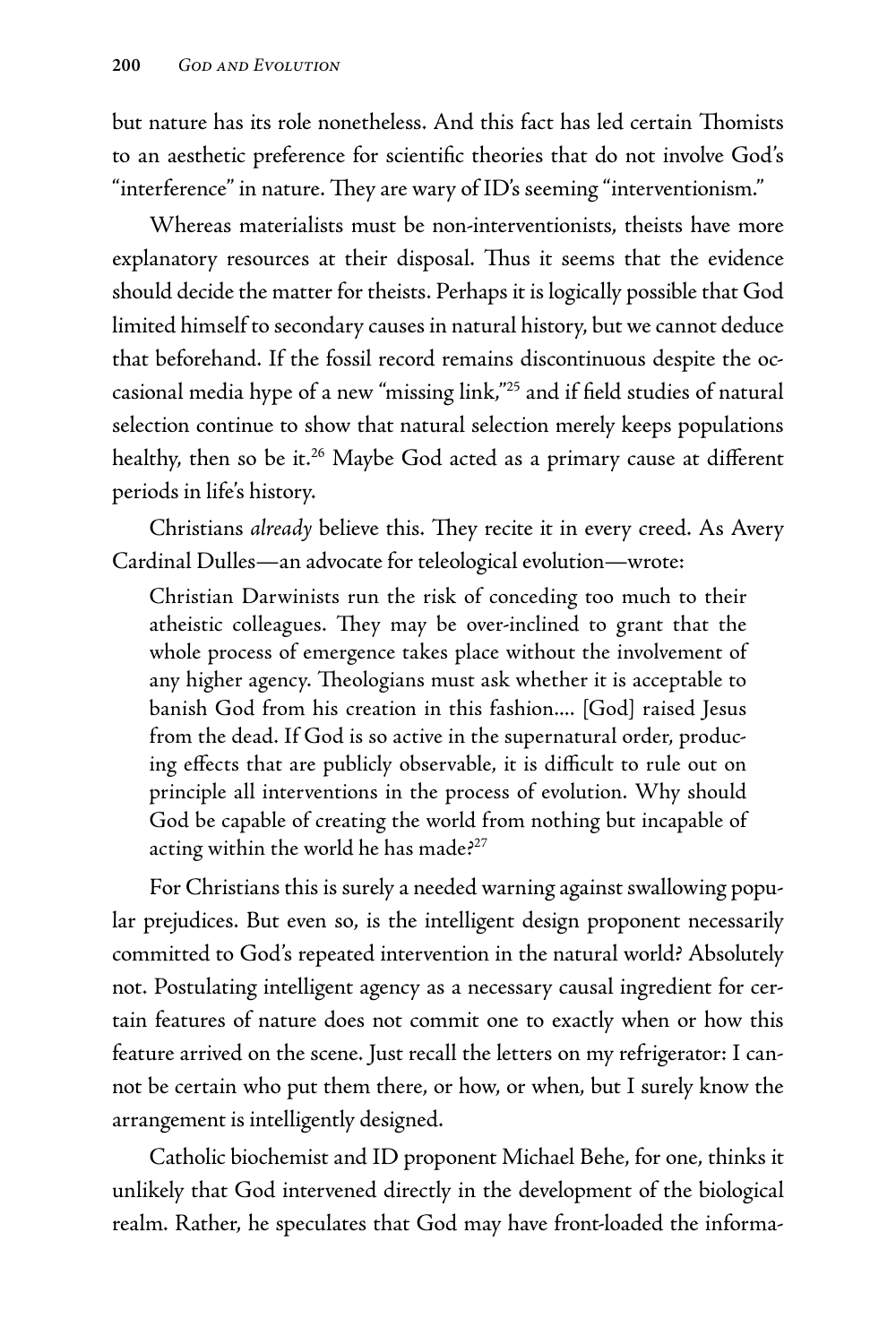tion and laws necessary to humanity's development into the beginning of the universe. Behe thinks

... the assumption that design unavoidably requires "interference" rests mostly on a lack of imagination. There's no reason that the extended fine-tuning view ... necessarily requires active meddling with nature.... One simply has to envision that the agent who caused the universe was able to specify from the start not only laws, but much more.<sup>28</sup>

Intelligent design by natural laws and initial specifications is still intelligent design, and it may be detectable in the same way as the "fine-tuning" of the laws of physics. The detectable effects of intelligent design could be the same, however that design was implemented.

Thomas himself, far from being worried about intervention, thought there was good reason to think that God purposefully "intervenes" in nature, writing that

the divine power [can] at times work apart from the order assigned by God to nature, without prejudice to His providence. In fact He does this sometimes to manifest His power. For by no other means can it better be made manifest that all nature is subject to the divine will, than by the fact that sometimes He works independently of the natural order: since this shows that the order of things proceeded from Him, not of natural necessity, but of His free will.<sup>29</sup>

Thomas' way of speaking here is more helpful than speaking of "intervention," which is often used pejoratively. In Thomas' view, when God acts directly in nature he is not invading foreign territory, tampering with something he should have fixed earlier, or violating natural laws established in opposition to his will. He is acting within the world that he created and that he sustains from moment to moment. If he sometimes chooses to act independently of the natural order, to bring about results that would not have happened if nature were left to its own devices, that is his prerogative. Thus those Thomists who decry "interventionism" may not be as Thomistic as they think.

# **CONCLUSION**

STILL, ST. THOMAS' ARGUMENTATION differs at times from modern design arguments. For one thing, Thomas is more concerned with ontology than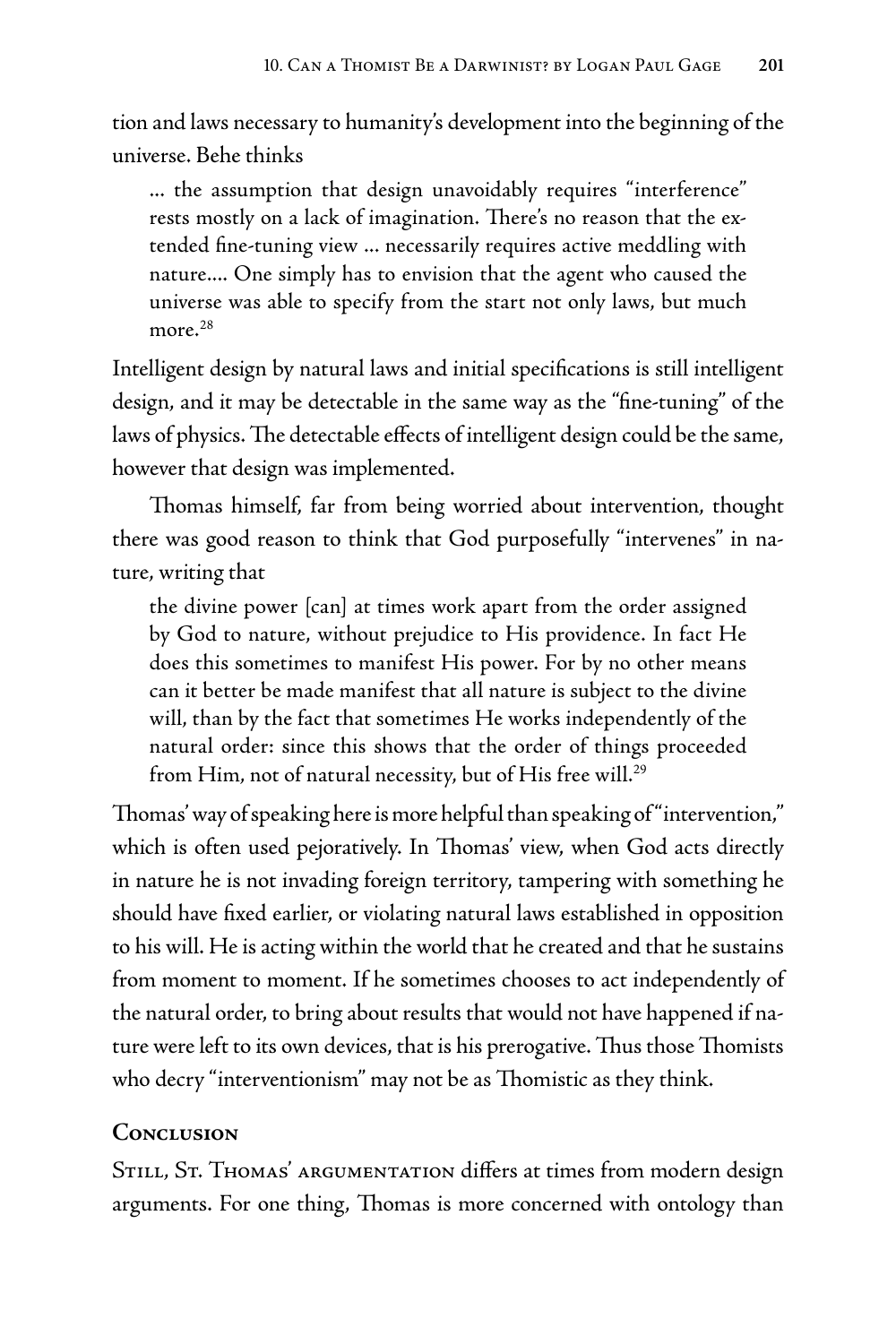biology or other natural sciences. His chief concern is why something should exist at all, not, say, the intricate features of particular biological organisms or the fine-tuning of physical constants. For another, Thomas preferred deductive arguments. ID proponents prefer newer forms of argumentation, especially "inference to the best explanation"—the method common in the historical sciences whereby one must not only weigh the strengths and weaknesses of a given hypothesis but also compare hypotheses with each other. In this fashion a scientist can decide which theory currently explains the data better than all rivals and yet remain open to new data or hypotheses which might change the equation.

While they don't provide the certainty of deductive conclusions, one advantage to these arguments is that they recognize that this finite world often requires tradeoffs: One cannot sit satisfied having raised questions about an ID argument; rather, he must show that his own hypothesis is better at explaining relevant data.

As Alexander Pruss, an analytical Thomist and former Georgetown colleague of John Haught, writes:

On the compatibility between Thomism and ID, the answer is surely positive. Thus, one might think that the irreducible complexity types of arguments provide a strong probabilistic case for design and that the existence of teleology provides a sound deductive argument for a first cause."30

Nevertheless, despite the different subject matter and styles of argumentation, Thomists and ID theorists have, as we have seen, *much* in common. The dismissal of intelligent design by some contemporary Thomists is unfortunate. For if reality is a unified whole, that is, if it stems from the divine mind as Thomas believed, would it not be odd if good philosophy concluded that life is designed but good science concluded that life was not?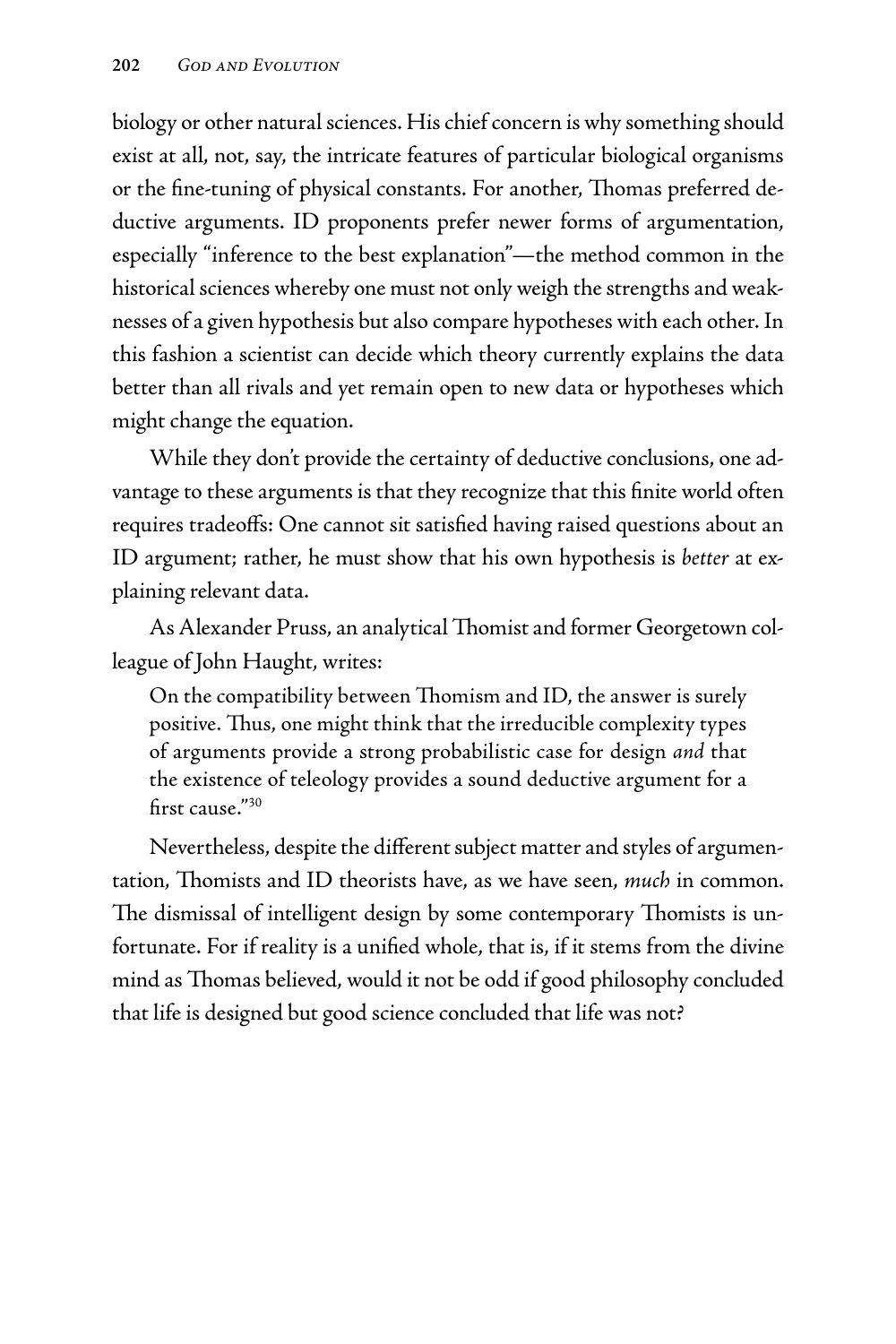- 62. Some argue that information can never be lost from the universe, but they are referring to a highly technical definition of information. But within the human context, it can be lost for all practical purposes. If a person's great-grandfather's letters from the trenches in World War I perished in a house fire, the information is lost to that family. This problem is similar to the problem around the origin of life. Even producing life from scratch in a laboratory would not show that life actually originated that way on the early Earth.
- 63. Gregory W. Graffin and William B. Provine, "Evolution, Religion, and Free Will," American Scientist (September 2, 2008).
- 64. My blog, Mindful Hack, has featured many searchable entries on the amazing discoveries of the pseudoscience of evolutionary psychology.
- 65. George Sim Johnston, Did Darwin Get It Right?: Catholics and the Theory of Evolution, p. 16.
- 66. The usual time frame given is about 4.5 billion years from the formation of Earth to the present. Life started here shortly afterward, despite the extreme difficulties.
- 67. Mark Steyn, "Obamacare worth the price to Democrats," Orange County Register (March 5, 2010), at: http://www.ocregister.com/articles/health-237719-care-government.html.
- 68. See here, for example: Denyse O'Leary, "Polls: In Darwin's birthday year, people want to hear alternatives," Post-Darwinist (March 4, 2009), at: http://post-darwinist.blogspot. com/2009/03/polls-in-darwins-birthday-year-people.html#links.
- 69. See, for example, Susan Mazur, "Altenberg Summit," Darwin Then and Now, at: http:// www.darwinthenandnow.com/altenberg-summit/.
- 70. See report on 2009 Zogby poll, "Report on 2009 Zogby Poll about Evolution and Academic Freedom," at: http://tinyurl.com/yd5qne5.

#### 10. Can a Thomist Be a Darwinist? by Logan Paul Gage

- 1. Kitzmiller v. Dover Area School District, trial transcript Day 5 (September 30, 2005), PM Session, part 1.
- 2. Of course the Thomist likely denies the existence of fundamentally unguided, or purposeless processes in nature. This may be the most basic conflict between Thomism and Darwinism. While some have tried, it accomplishes nothing (except equivocation) to simply re-define Darwinism as a teleological process. It has never been seen as such by its main proponents. To take but one example among many, in 2005 thirty-eight Nobel laureates sent an open letter to the Kansas State Board of Education decrying any criticism of Darwinism in the classroom. They maintained that Darwinian "evolution is understood to be the result of an unguided, unplanned process of random variation and natural selection." See: http://media.ljworld.com/pdf/2005/09/15/nobel\_letter.pdf.
- 3. Alzina Stone Dale (ed.), Collected Works of G. K. Chesterton, volume XV (San Francisco: Ignatius, 1989), p. 196.
- 4. Charles Darwin, The Origin of Species: By Means of Natural Selection or the Preservation of Favored Races in the Struggle for Life (New York: The Modern Library, 1993), pp. 78–79.
- 5. Thomas Aquinas, Summa Theologica, First Part, Question 45, Article 7.
- 6. Benjamin Wiker, Moral Darwinism: How We Became Hedonists (Downers Grove: Inter-Varsity Press, 2002), p. 218.
- 7. Stanley L. Jaki, Chesterton, A Seer of Science (Champaign: University of Illinois Press, 1986), p. 76.
- 8. Alasdair C. MacIntyre, After Virtue: A Study in Moral Theory, 2nd edition (South Bend: University of Notre Dame Press, 1984).
- 9. Personal correspondence with Lydia McGrew ( June 30, 2009; July 1, 2009).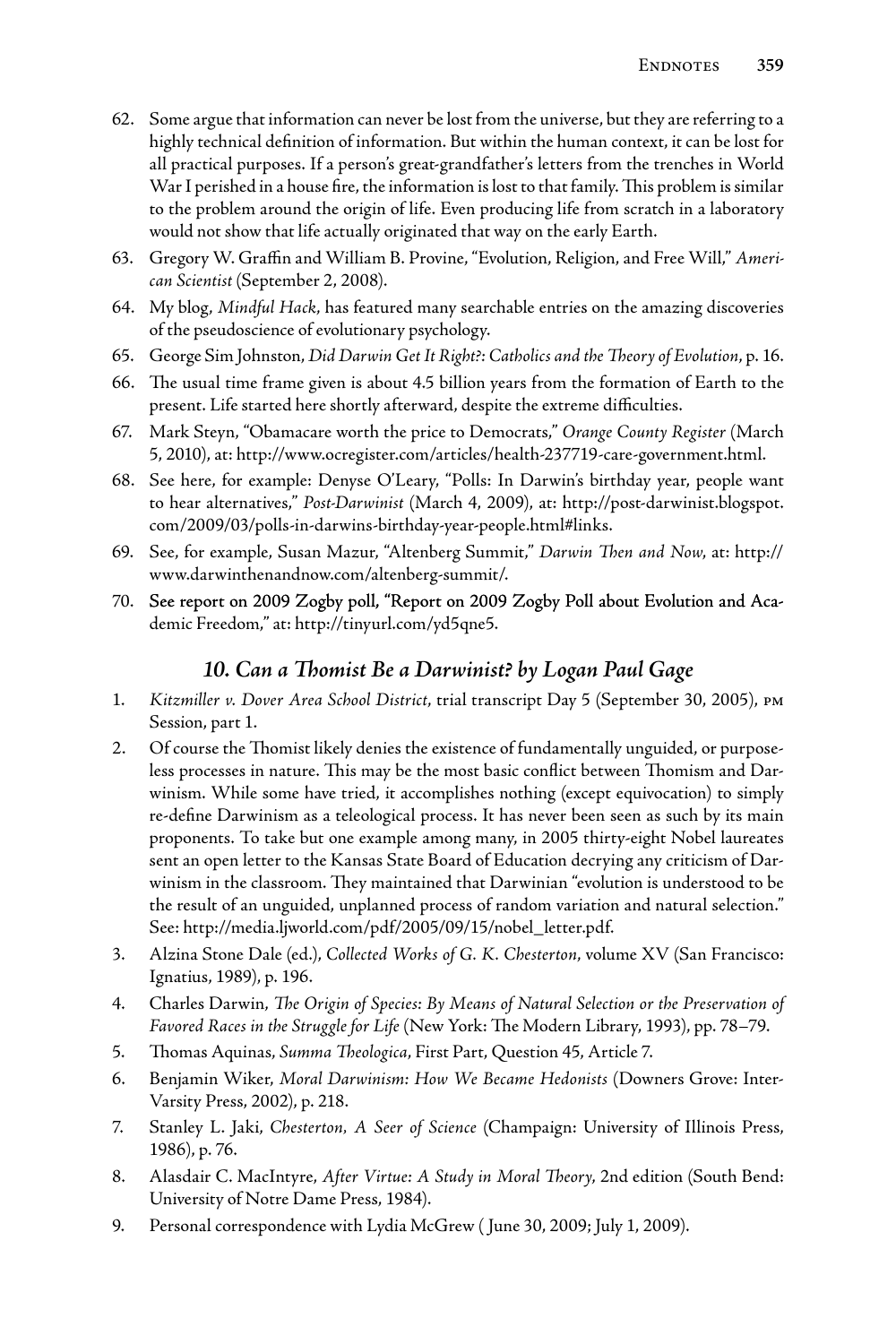- 10. See Leon R. Kass, Life, Liberty and the Defense of Dignity: The Challenge for Bioethics (San Francisco: Encounter Books, 2002) and Peter Singer, Animal Liberation: A New Ethics for our Treatment of Animals (New York: Random House, 1975).
- 11. Johann Hari, "Peter Singer—on Killing Disabled Babies, Saving Animals, and the Dangers of Superstition," June 30, 2004, at: http://www.johannhari.com/2004/07/01/petersinger-on-killing-disabled-babies-saving-animals-and-the-dangers-of-superstition.
- 12. J. Budziszewski, The Line Through the Heart: Natural Law as Fact, Theory, and Sign of Contradiction (Wilmington: ISI Books, 2009), p. 95. Some non-traditional Thomists have retreated to the position that there are only three kinds of form or essence in living things: vegetative, sensitive, and rational. These Thomists necessarily part ways with Darwinists regarding the formal and ontological discontinuity between these broad categories, and as such they face a similar trouble with Darwinism over essences.
- 13. Mark Ryland, "Applying Natural Philosophy to a Modern Controversy: The Surprisingly Difficult Case of Darwinism, Transformism, and Intelligent Design." Presentation at the 2006 American Maritain Association, November 2, 2006. It should be noted that Ryland is not an ID proponent.
- 14. David Berlinski, The Devil's Delusion: Atheism and Its Scientific Pretensions (New York: Crown Forum, 2008), pp. 155–156.
- 15. A. N. Wilson, "Why I Believe Again," New Statesman (April 2, 2009).
- 16. Thomas Aquinas, Summa contra Gentiles, Part 3, Chapter 22, quoted in Brother Benignus Gerrity, Nature, Knowledge and God: An Introduction to Thomistic Philosophy (Milwaukee: Bruce Publishing Company, 1947), p. 501.
- 17. Alfred J. Freddoso, "Medieval Aristotelianism and the Case against Secondary Causation in Nature," in Thomas V. Morris (ed.), Divine and Human Action: Essays in the Metaphysics of Theism (Ithaca: Cornell University Press, 1988), p. 77.
- 18. Gregory T. Doolan, Aquinas on the Divine Ideas as Exemplar Causes (Washington, DC: Catholic University of America Press, 2008), p. 43.
- 19. Thomas Aquinas, Summa Theologica, First Part, Question 44, Article 3.
- 20. Thomas Aquinas, Summa contra Gentiles, Part 2, Chapter 99.
- 21. Thomas Aquinas, On the Principles of Nature, chapter 3, in Ralph M. McInerny, A First Glance at St. Thomas Aquinas: A Handbook for Peeping Thomists (South Bend: University of Notre Dame Press, 2008), pp. 88–89.
- 22. Stephen C. Meyer, Signature in the Cell: DNA and the Evidence for Intelligent Design (San Francisco: HarperOne, 2009). Meyer does not argue, incidentally, that organisms can be reduced to their DNA, that DNA fully specifies an organism or that genetic information is the only evidence for the design of living organisms. His argument is simply that the specified complexity in the coding regions of DNA is one clear sign of intelligent design.
- 23. Edward Feser, The Last Superstition: A Refutation of the New Atheism (Huntington: St. Augustine's Press, 2008), p. 81.
- 24. Thomas Aquinas, Summa contra Gentiles, Book 3, Chapter 38, quoted in Anton C. Pegis (ed.), Introduction to Saint Thomas Aquinas (New York: Modern Library, 1948), pp. 454–455.
- 25. The fossil known as Ida is the most recent example. In a media alert, Ida was originally touted as a "revolutionary scientific find that would change everything" known about human evolution. Michael D. Lemonick, "Ida: Humankind's Earliest Ancestor! (Not Really)," Time (May 21, 2009). Now it appears that Ida may have left no descendants at all. See Erik R. Seiffert, Jonathan M. G. Perry, Elwyn L. Simons and Doug M. Boyer, "Convergent